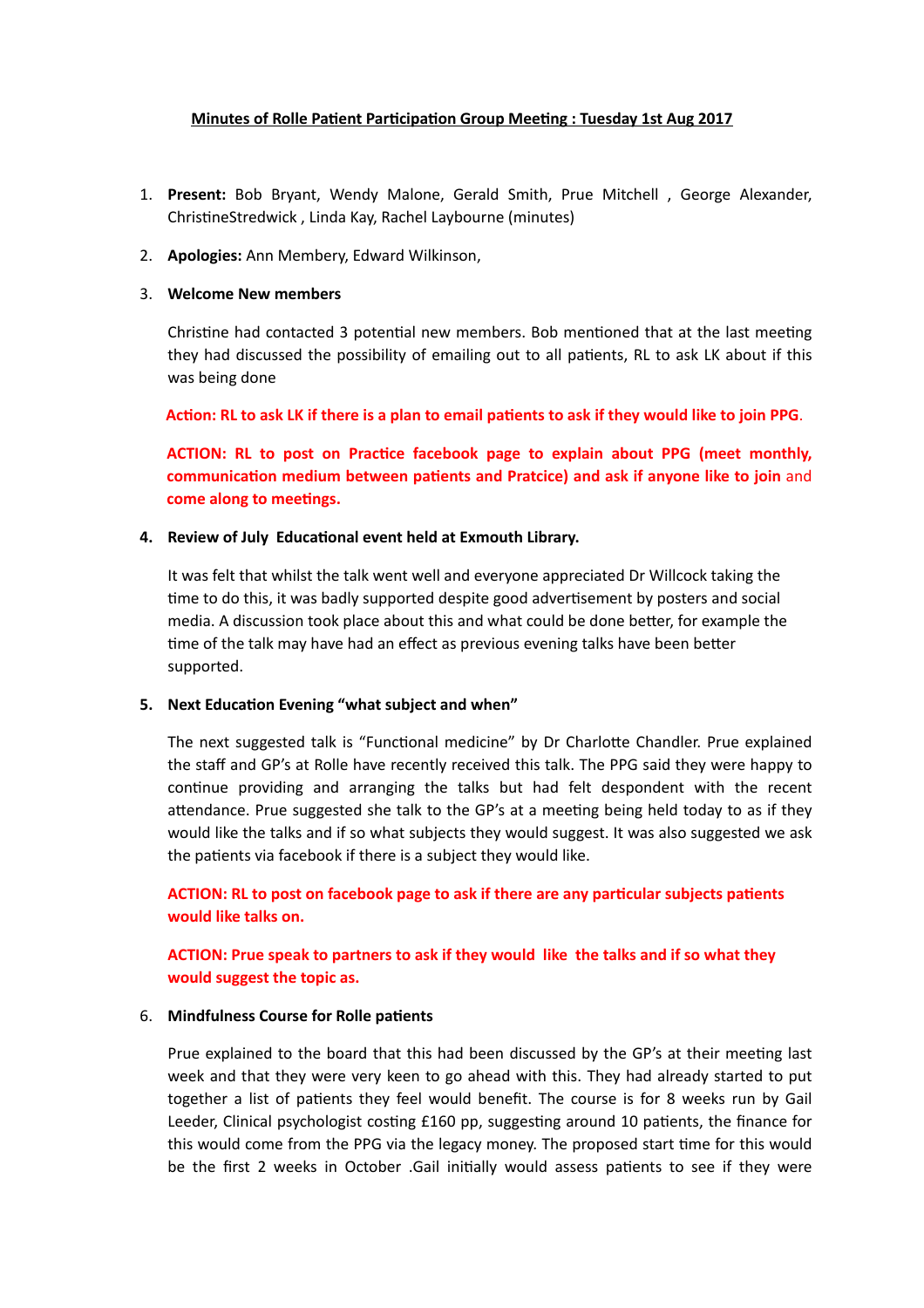suitable and it was felt this would be a good time for her to discuss whether they were able/ willing to pay a voluntary contribution, a discussion took place around this as it was felt they would not want to discriminate or prevent attendance by those who could not afford to paythe PPG said if this was the case they would want to fund it all. A discussion around mindfulness and its benefits took place

#### ACTION: Prue to forward to Bob the email from Gail Leeder

#### 7. **Practice managers session**

Bob told the Linda and group he was very pleased with recent contact he had had with a member of staff in the prescribing team at Rolle.

Linda said Fergus Bostock our registrar would be receiving a contract to be a salaried GP here starting in October, in the meantime he will be covering holidays over the summer. Our other registrar Sarah Andrews will be staying for another year as she is on an extended leadership course.

# 8. Feedback on CCG and other meetings attended by members of Rolle PPG

The members who attend the meeting were not here today but Bob advised the group that it was not going well as they did not feel part of it as they do here at the practice so one member had already resigned and one was going to.

A visit to the Budleigh Hub was discussed. The GP's from Rolle are going to visit thereon the 7th September and the PPG were welcome to go too, although they may want to arrange another date to visit

# **9. Report from Treasurer (Ann)/ Fund raising**

Ann was not present today. Bob advised there is currently £1,248 in the bank account. Prue thanked the group for the centrifuge.

# 10. **Any other business**

Prue showed the group a collection of teapots which a patient had given to the surgery to sell . A discussion took place around this and how to do this. It was decided they would be offered to staff first and then be sold on ebay (one of the doctors partners may kindly do this for us)

# 11. Review of the outcome of the latest NHS survey of the Practice to be led by the practice **Manager.**

A document with the results of the latest NHS survey of the Practice was handed out and reviewed. The results were similar to before, above average, the national average is 73 and we were 76. We scored slightly below for practitioner of choice and this was discussed and examples of occasions when it is not always possible to see the GP of your choice. It was generally felt that the report was good and there were no suggestions made other than a suggestion of an open morning perhaps on a Saturday where patients could come and have a look around and speak to staff and coffee and tea could be served in the waiting room.